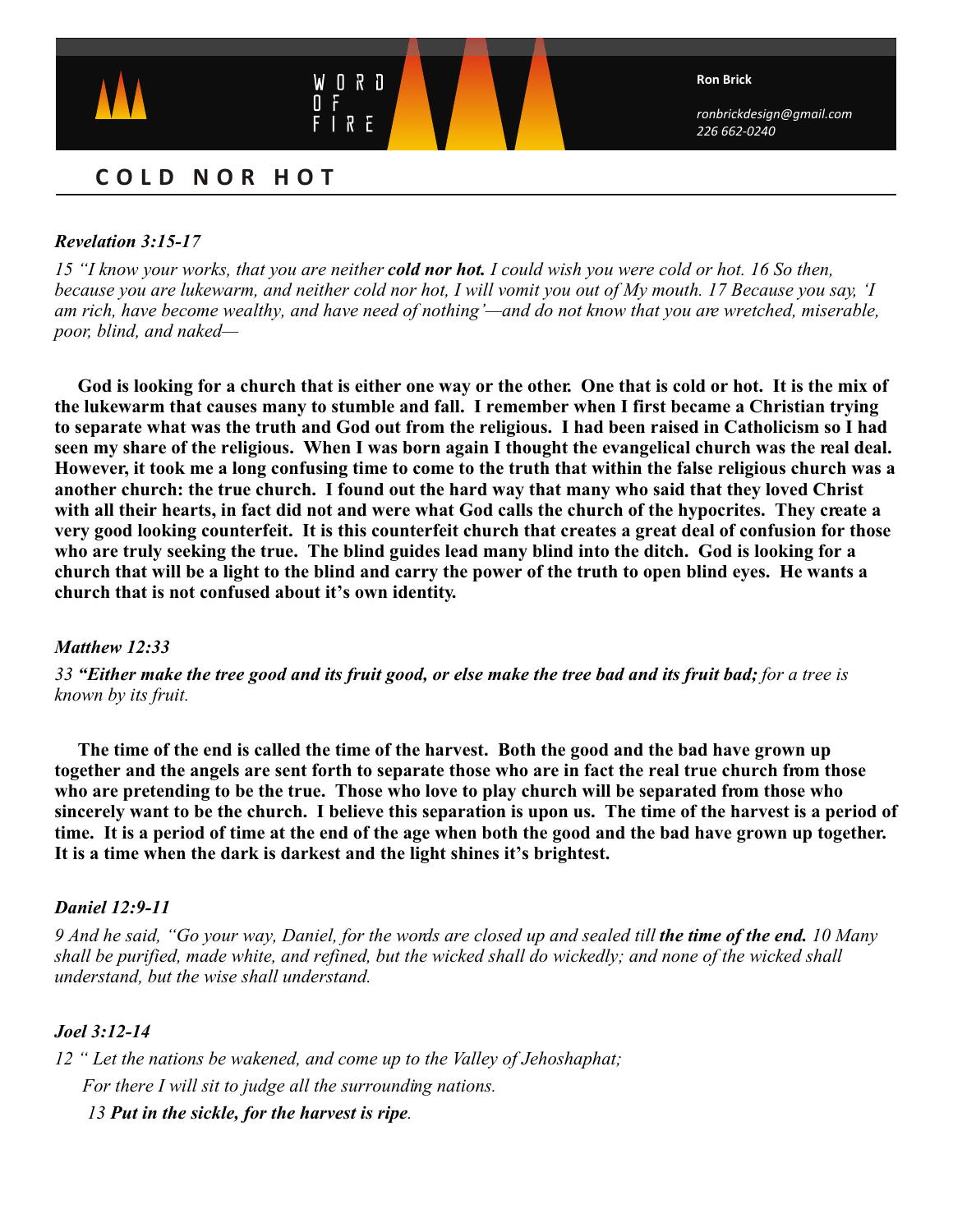*Come, go down; For the winepress is full, The vats overflow— For their wickedness is great." 14 Multitudes, multitudes in the valley of decision! For the day of the LORD is near in the valley of decision.*

**It is when the harvest has matured that the reapers go out into the field of the world to reap the harvest. It is both the good and the bad that are growing. They are growing up together, with little distinction of the one from the other. However, the time is upon us when we will know who are the real and who are the false. A marked distinction will grow between the two camps. Both groups will grow up into a distinct and pronounced definition of who they are by who and what they serve.** 

#### *Matthew 13:29-31*

29 But he said, 'No, lest while you gather up the tares you also uproot the wheat with them. 30 Let both grow *together until the harvest, and at the time of harvest I will say to the reapers, "First gather together the tares and bind them in bundles to burn them, but gather the wheat into my barn."'"*

## *Matthew 13:38-40*

*38 The field is the world, the good seeds are the sons of the kingdom, but the tares are the sons of the wicked one. 39 The enemy who sowed them is the devil, the harvest is the end of the age, and the reapers are the angels. 40 Therefore as the tares are gathered and burned in the fire, so it will be at the end of this age.*

 *The harvest is the end of the age.* **Both the evil and the good will grow together until the harvest. At the time of the harvest the sorting will begin. The evil will be separated from the good.**

## *Matthew 13:47-50*

*47 "Again, the kingdom of heaven is like a dragnet that was cast into the sea and gathered some of every kind, 48 which, when it was full, they drew to shore; and they sat down and gathered the good into vessels, but threw the bad away. 49 So it will be at the end of the age. The angels will come forth, separate the wicked from among the just, 50 and cast them into the furnace of fire. There will be wailing and gnashing of teeth."* 

#### **What constitutes the good and what is the bad?**

#### *Luke 11:34*

*34 The lamp of the body is the eye. Therefore, when your eye is good, your whole body also is full of light. But when your eye is bad, your body also is full of darkness.*

## *Luke 11:34 (KJV)*

*34 The light of the body is the eye: therefore when thine eye is single, thy whole body also is full of light; but when thine eye is evil, thy body also is full of darkness.*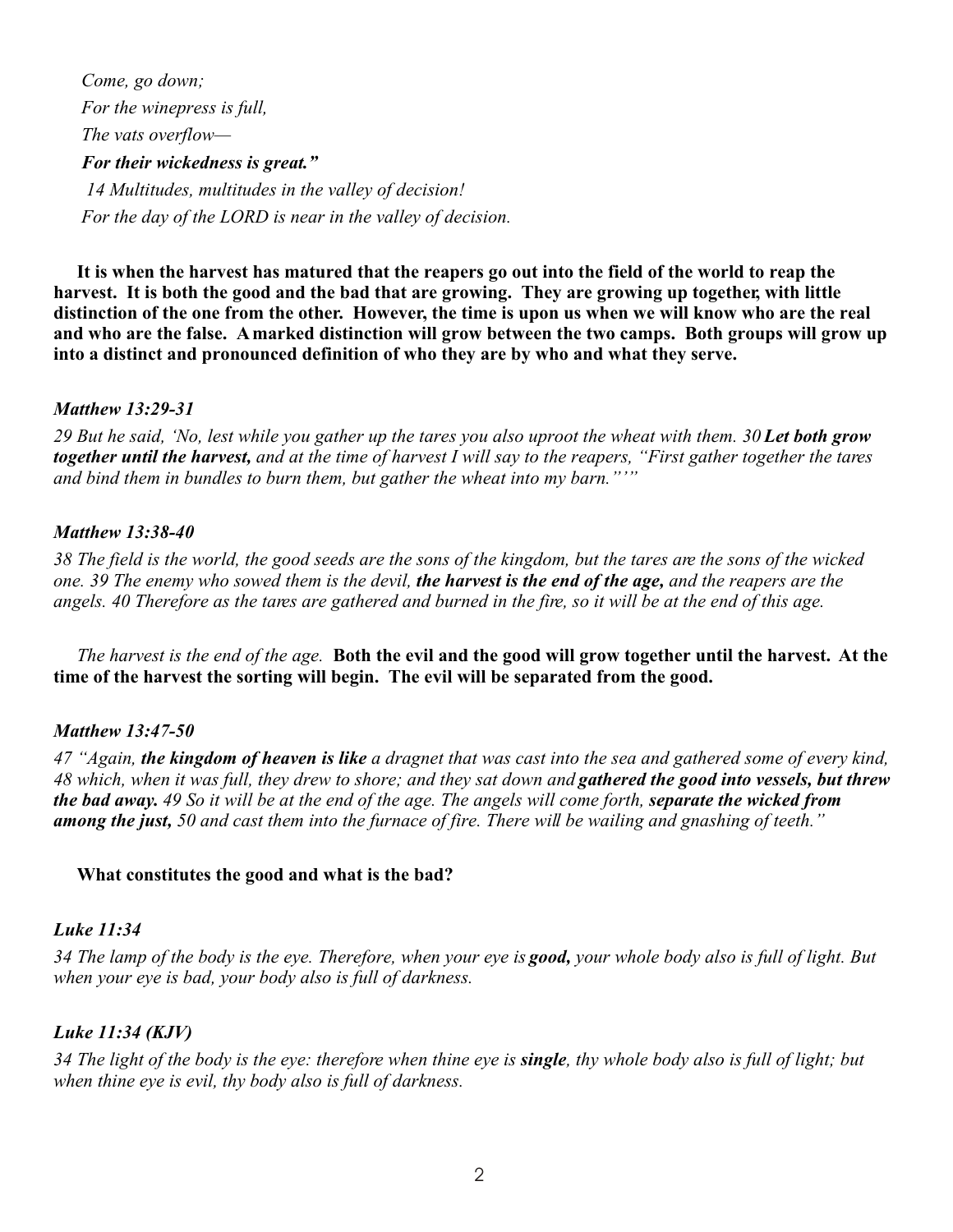**A single eye is a good eye and a good eye produces a whole body full of light. The opposite of single is multiple. To have a multiple eye is to have an eye moving away from a single gaze on Christ to lust and commite fornication and adultery with other lovers. The world, the spirit of the world, greed, covetousness, lust, ambition, pride, other lovers. It is to have a heart of mix. It is this mix that produces the lukewarm and has the potential of turning your light into darkness.** 

*35 Therefore take heed that the light which is in you is not darkness. 36 If then your whole body is full of light, having no part dark, the whole body will be full of light, as when the bright shining of a lamp gives you light."*

 **It is the eye that focuses a single gaze on Christ and Christ alone that produces a whole body full of light. It is an eye seeking the light, set only on the light, to know the light and walk fully in the light that also becomes known by the light and one with it. When the eye of the church is single on Christ and Christ alone, it's whole body will be full of light. It will be like a bright shining lamp giving its light to all who seek to know the light and to be known by the light of the world: Jesus Christ.**

## *Isaiah 33:14*

*14 The sinners in Zion are afraid; Fearfulness has seized the hypocrites:*

 *" Who among us shall dwell with the devouring fire? Who among us shall dwell with everlasting burnings?"*

# *Malachi 4:1*

*1 "For behold, the day is coming,*

## *Burning like an oven,*

 *And all the proud, yes, all who do wickedly will be stubble. And the day which is coming shall burn them up," Says the LORD of hosts,*

 *" That will leave them neither root nor branch.* 

**The Word of God is coming, burning like a fire and cutting like a sword, to divide those that are His from those who have become very good at pretending to be His. A gulf is being created. It is the divide of the hot from the cold. It is the rise of one, the fall of the other. The churches brightest hour lays before her. The light shines it's brightest in the blackest of nights. The blackest night is coming. To shine in the coming darkness we must be wholly given to Christ. The light of the world must be in us, an all consuming lamp, that brightly burns to show all who are truly seeking Christ, the way out of the darkness and into His marvellous light.**

# *1 Peter 2:9*

*9 But you are a chosen generation, a royal priesthood, a holy nation, His own special people, that you may proclaim the praises of Him who called you out of darkness into His marvellous light;*